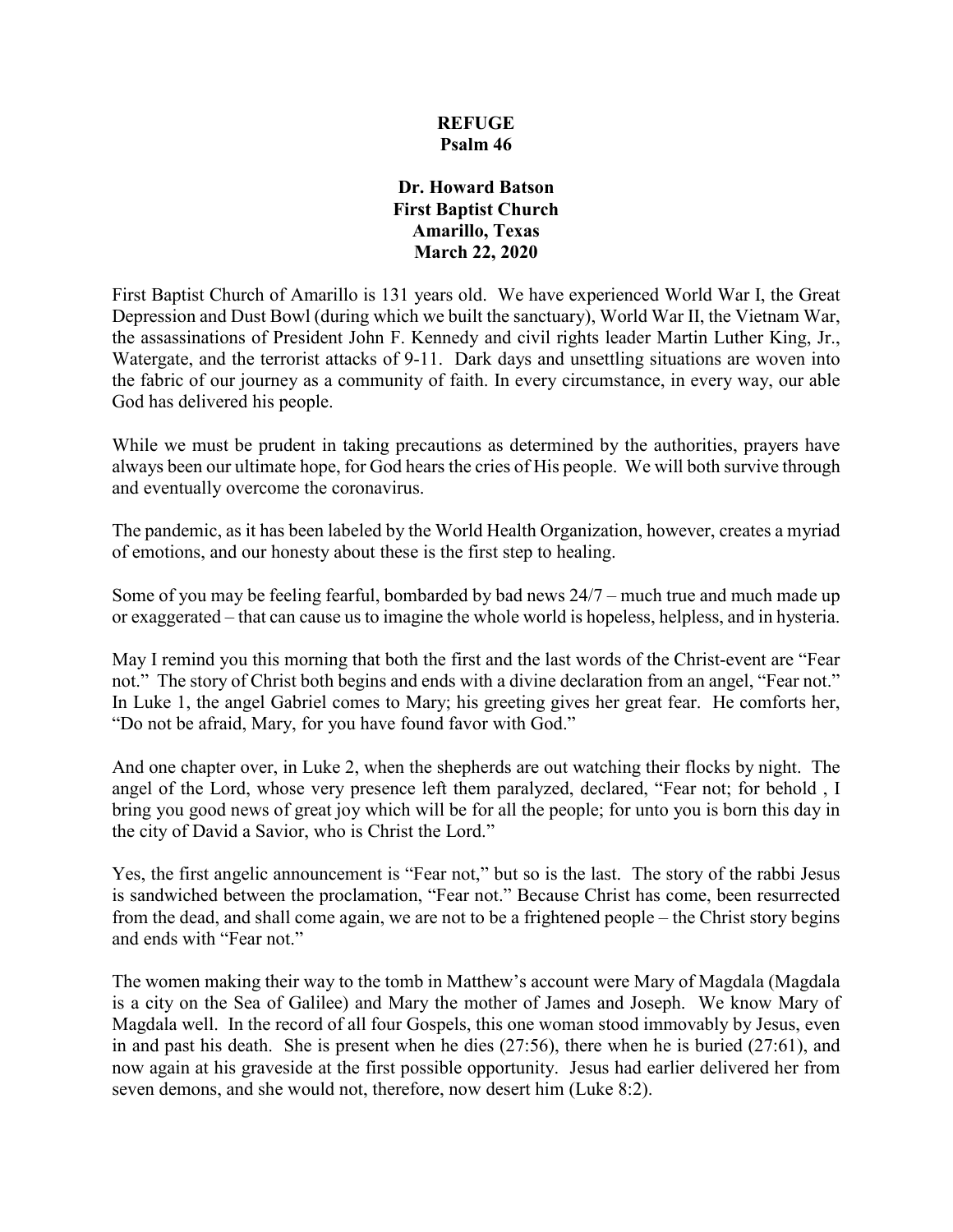An earthquake occurred. An angel of the Lord descended from heaven and came and rolled away the stone and sat upon it. His appearance was like lightning, and his garment was white as snow. The guards shake in their boots with fear; they become like dead men.

But the angel said to the women, "Do not be afraid, for I know you are looking for Jesus, the one who has been crucified. But He is not here; He has risen, just as He said. Come and see the place where He was lying."

The angel instructs the women to go and tell the disciples that Jesus is alive and that He is going to Galilee to meet them. And Matthew tells us they departed from the angel with both fear and great joy.

On their way to declare the good news to the disciples, they encounter the resurrected Rabbi himself. His first words, the first words of the resurrected Lord to these two women named Mary: "Do not be afraid."

Perhaps, likewise, the first and last words of the Christ of the cosmos to us this morning are, "Do not be afraid." Paul writes in Timothy, "God has not given us the spirit of fear, but of power and of love and of a sound mind."

Another emotion that might be in the air during these difficult days is anxiety – the feeling of nervousness or unease. Overwhelming worry about an uncertain outcome. The reality is the anxiety is even more contagious than the coronavirus. Our own anxiety is triggered simply by talking to someone else who is anxious. Wall Street, right now, is one "Big Apple" of anxiety – a social contagion.

Overwhelmed by uncertainty of the unknown and fear of the future, the rational parts of our brains go off-line. Logically we know that we don't need a ton of toilet paper. But when we see someone else's cart piled high, we go into survival mode. Just a month ago, the bears had to dance around on TV and beg us to buy toilet paper.

Paul tells us, "Be anxious for nothing, but in everything, by prayer and supplication, with thanksgiving let your requests be made known to God. And the peace of God, which surpasses all understanding, will guard your hearts and minds through Christ Jesus."

When you start feeling overwhelmed with anxiety, go to God. And go with thanksgiving. Think of all the good things and good gifts we still have from God. Think of all that we have *not* lost.

A third feeling we have all felt is "out of control." Creation has a bad habit of confusing itself with the Creator. We do not control our futures. We do not control the stock market. We plan weddings that end up going by the wayside because of a virus from China. We cannot even gather in God's house out of concern for our neighbor's health.

In the book of James, there is a group of businessmen who are planning out their profits. "We'll go to this city. We'll stay there this long. We'll make this much money," they say in James 4:13.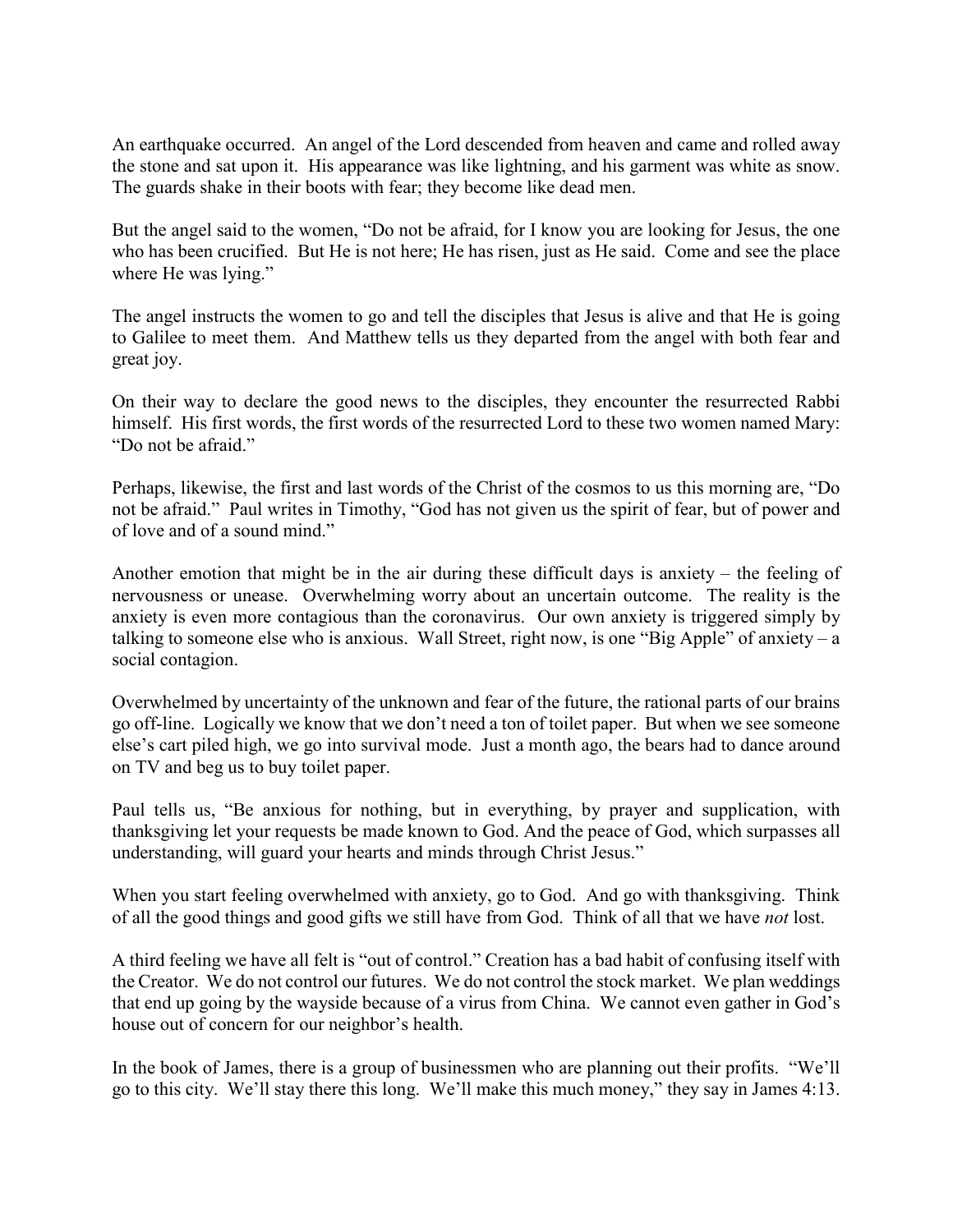But the brother of our Lord reminds us that you do not know what your life will be like tomorrow; you are just a vapor that appears for a little while and then vanishes away. Instead, you ought to say, "If the Lord wills, we shall live, and we shall do this or that."

We've learned "if the Lord wills" these past few weeks. Our plans mean nothing. We are powerless, and He is powerful. "If the Lord wills...." Surely, you and I will never take the opportunity to worship for granted, It is a privilege given by God. May we flood this place with new passion in a few weeks. And sing His praises with our whole hearts.

In our text this morning in Psalm 46,

## **I. THE PSALMIST SPEAKS OF THE REASSERTION OF CHAOS (v. 1-3).**

We speak naively of terra firma. It isn't. Geologists have discovered that the continents are actually afloat, continuing to be built and changed by moving plates. Volcanoes are the earth's heat vents lying near the plate perimeters which are also earthquake-prone. What we have then is a dynamic, living, changing planet set in an exploding, expanding universe. Creation as pictured by deists, like a clock that had been wound up and left to tick along on its own, just doesn't work. In fact, Creation is a great, drama that seethes with the unexpected but has a meaningful purpose that will reach culmination when Christ comes.

In the first three verses of Psalm 46, the Psalmist describes the world exactly this way. The earth cannot be our fixed position. The Psalmist is describing a time when chaos, when evil seeks to reassert its primacy over both the natural world and in the world of human affairs.

This is a hectic, chaotic disastrous scene. The earth is quaking. Mountains are slipping into the sea. The sea so often represents the watery chaos. Tidal waves roar in foam. It's the language of the Hebrew prophets. Chaos in nature and in human affairs – not yet fully subdued – still trying to reassert itself. God Himself had acted before – God's good order had already emerged from primeval chaos.

You remember, in Genesis 1:1-2. In the beginning, God created the heavens and the earth. And the earth was formless and void and darkness was over the surface of the deep and the spirit of God was moving over the surface of the waters.

### **II. WE WILL NOT FEAR (v. 1-3, 4-7)**

Since God is our refuge and strength, the very present help in trouble, we won't fear even though chaos should seek to reassert itself in our lives. God has been in the business from the beginning of making order out of chaos and, so, we don't have to be fearful.

Though the foundation of creation itself should shake and warp, we don't have to fear. We can't know what circumstances in the life of the Psalmist prompted the song to sing from from his heart. Was there an enemy that seemed to hold the upper hand? Was there a catastrophe in his own personal life? I don't know, we can't be sure, but whatever was happening to him he likened it unto a crashing of order, peace, and control in his life.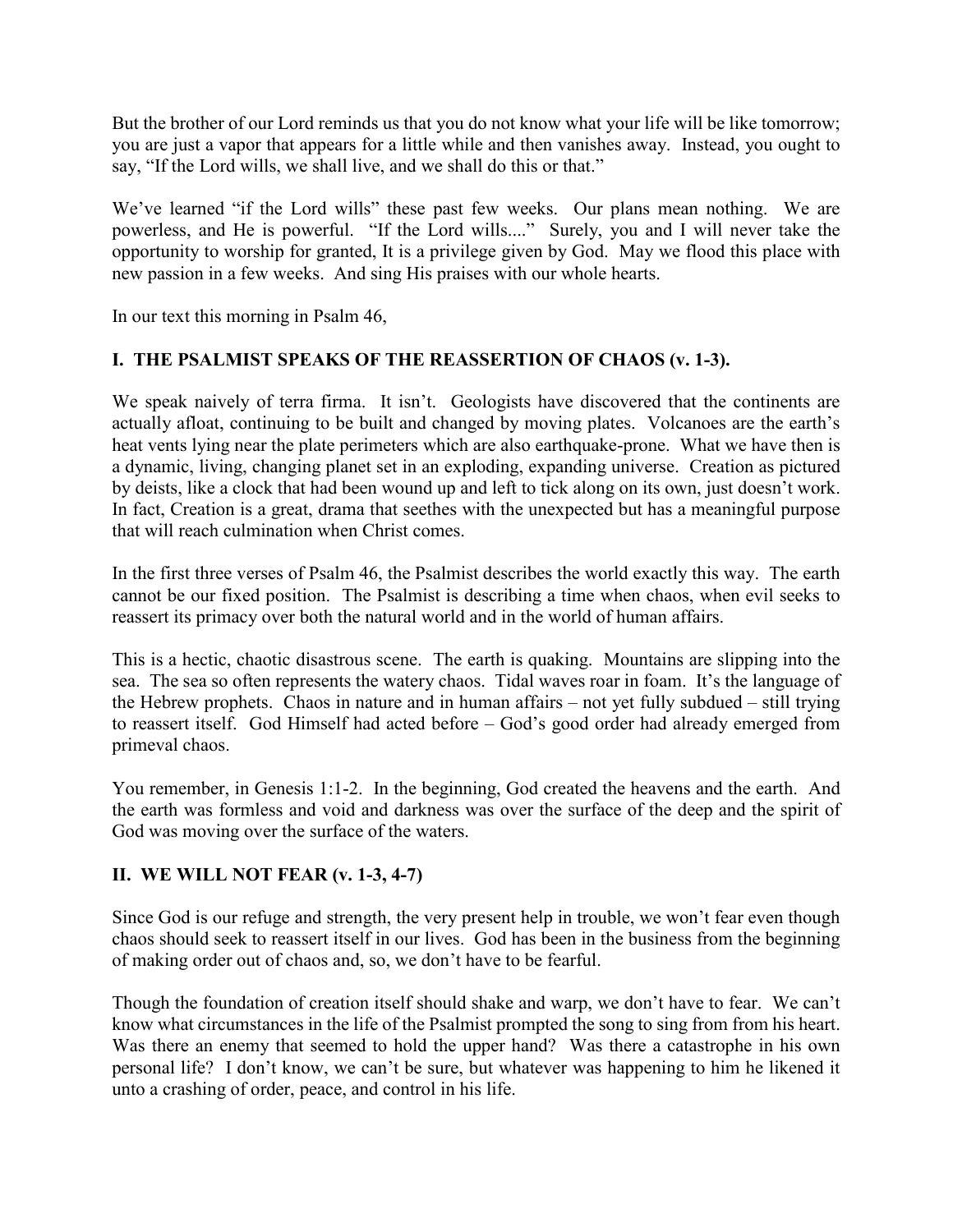Some of you here this morning are at that very stage today. It seems as if your very world is coming unraveled. Nothing seems certain to you any longer, even the mountains of life seem to be slipping away. The tidal waves are roaring and crashing, the earth quakes! Will someone utter a word of good news?

The Psalmist's depiction of the world is our depiction of the world. But even as the Psalmist saw the uncertainty of his life, he saw the certainty of God. The certainty of God's availability to stay the course. It was as if he weighed the evidence in the balance. The power of chaos – of water, of darkness, of earthquakes or volcanoes – and the power of God. He measured them with care and declared with confidence – we will not fear.

God is our refuge. That means God is our shelter. God is our strength. That is, his might is exerted against His foes. Thus God both protects us as our shelter and fights for us. He is both our shield and our sword for He is always with us – a very present help in trouble.

The word for trouble here means distress, cramped quarters, constricted feeling. God is here to help when the pressure mounts – when the world closes in upon us. So, the confession comes from the Psalmist and from our own lips, therefore, we will not fear.

Our fear is gone because of the provision of the presence of God. Hurricane and tidal wave cannot destroy us and neither can earthquake nor avalanche, virus nor volcano. Through it all God, the Creator and Sustainer of this lively planet holds us fast.

Next, verses 4-7. A reassurance of God's presence and power. With God the waters are no longer life-menacing seas but a life-giving river. The picture of God's help as the quiet water supply of the besieged. (Isaiah 8:6). Over against the watery chaos is God's river, the perennial stream watering Zion is the river of God's mercy and His spirit and it makes His people glad. In the midst of God's city, Jerusalem, there is the Tabernacle of The Most High. God is in the midst of her as she shall not be moved.

Since God lives in Jerusalem, He is her stability. Moreover, when the sun rises and the nations march into battle, God is Jerusalem's security. He need only utter his voice and the whole earth will melt. God is our stability and our security. While all else is moving, the city of God will not be moved though the kingdoms tottered, the city of God is steadfast. Just as His voice was decisive in the formation of the world, His voice will be decisive in dissolving the world.

# **III. BE STILL AND KNOW THAT I AM GOD (vs. 8-11)**

Look at verses 8-11. This is a vision of things finally to come. The word for "behold" is generally used for seeing with the inward eye, as a "seer" or prophet sees. Although the outcome is peace, the process is judgment. The reassuring words, "He makes wars cease..." are set in a context not of gentle persuasion but of a world devastated and forcibly disarmed. This sequence, with tranquility on the far side of judgment, agrees with both Old Testament prophecy and New Testament apocalypse (e.g., Isaiah 6:10-13; 9:5, Daniel 12:1, 2 Peter 3:12 and forward).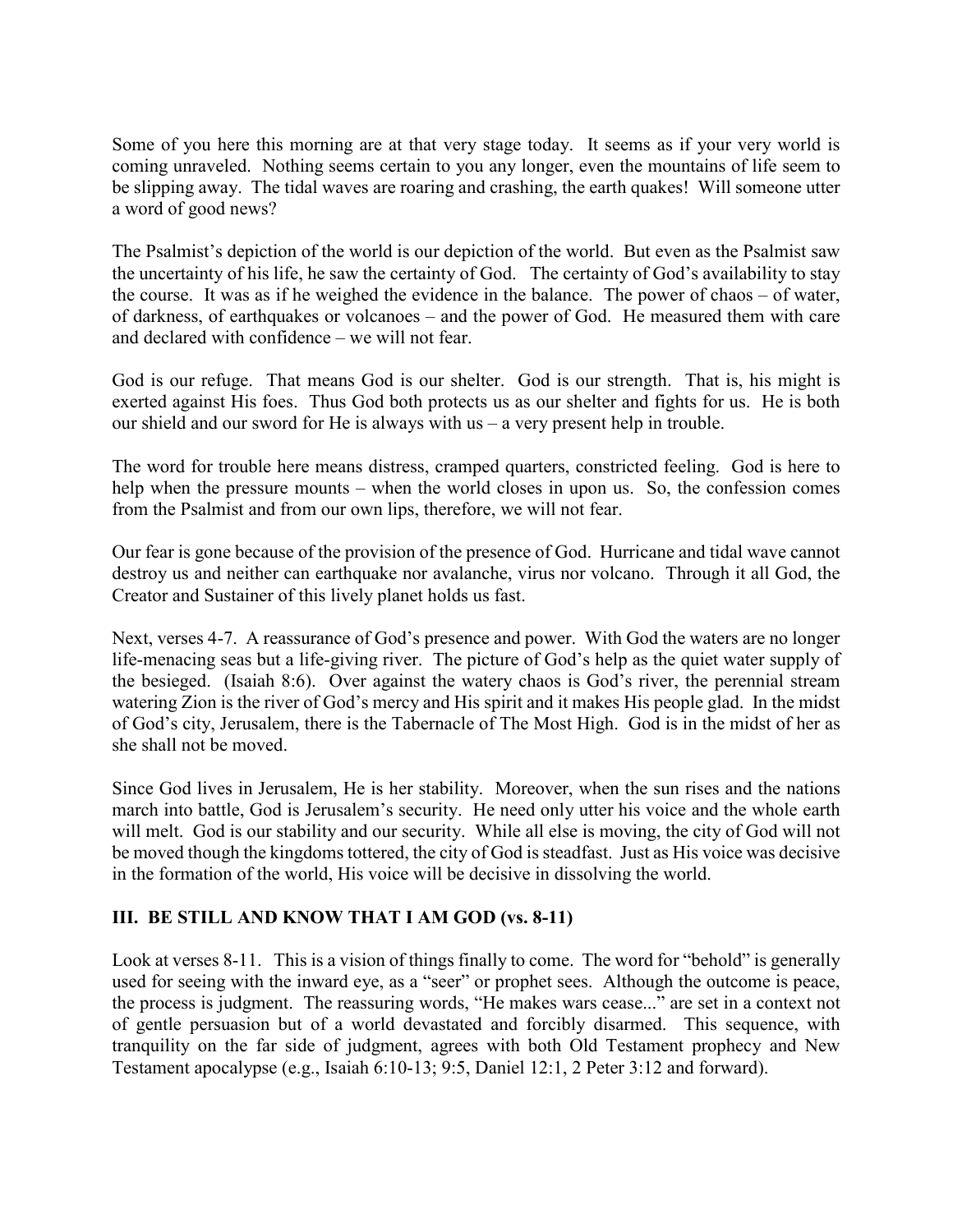So, too, the injunction, "Be still..." is not, in the first place, comfort for the harassed but a rebuke to a restless and turbulent world. "Quiet!" – in fact, "leave off!" might be a better translation. It resembles the command of Jesus to another raging sea: "Peace! Be still!"

Cease striving. Shhh....

Who among us today can't identify with the Psalmist here? If we could identify with this crumbling world, how much more his unease?

Be still! "Leave off," says the Psalmist. Take time to know that I am God. God brings that direct prophetic word and as He brings peace to the earth, so He brings peace to the heart. We can now experience that reality – Be still and know that I am God.

To know that God is God is to experience Him in the quiet of our hearts. This is relational, not merely theological, knowledge. It is letting God's peace settle down upon us. It is knowing Him as our security and stability in the storm. Be still and know that I am God.

Leave off! Be still and know that I am God.

Listen to the words of God. "Be still ... cease striving ... leave off ... be quiet ... and know that I am God." Notice as he continues. "Cease striving and know that I am God. I will be exalted among the nations. I will be exalted in the earth." The word for exalted means to be lifted up, to be raised high. We think of a victorious coach being carried away from the field by his team receiving the praise of the fans.

God will be raised high and both creation and history will bow to His sovereign will and give him glory. We know that this will take place when Christ returns to manifest the fullness of God's kingdom. As Philippians says in chapter 2, "every knee will bow and every tongue confess that Jesus Christ is Lord to the glory of God."

The Psalm ends with a repetition of verse 7 – almost like a refrain. Is God big enough to deal with our personal problems? Is He big enough to deal with the crises that we face in our world? Violence in our cities, volcanoes, hurricanes, shifting plates, comets – and, yes, viruses? The God of Psalm 46 commands angelic hosts – volatile nature, expanding creation, historical chaos, wars, and rumors of wars. He is the Lord of many. The Lord of hosts. He's going to be exalted in the earth.

For many of us listening today, your lives are at that moment of chaos and we, indeed, need God's refuge – His shelter and His strength. Because in our lives the mountains are slipping into the depth of the sea. The waters are roaring and foaming and the mountains are quaking. We need to come to that river of the providence and the presence of God. A stream in God's holy city – the dwelling place of the Most High. We need to hear today that God is in control – that He will not be moved. That God will help those who are his people when the morning dawns. That even should the nations themselves uproar and the Kingdoms begin to totter that with the voice of God even the earth can be melted. To know that the Lord of hosts is with us and that the God of Jacob hears our stronghold.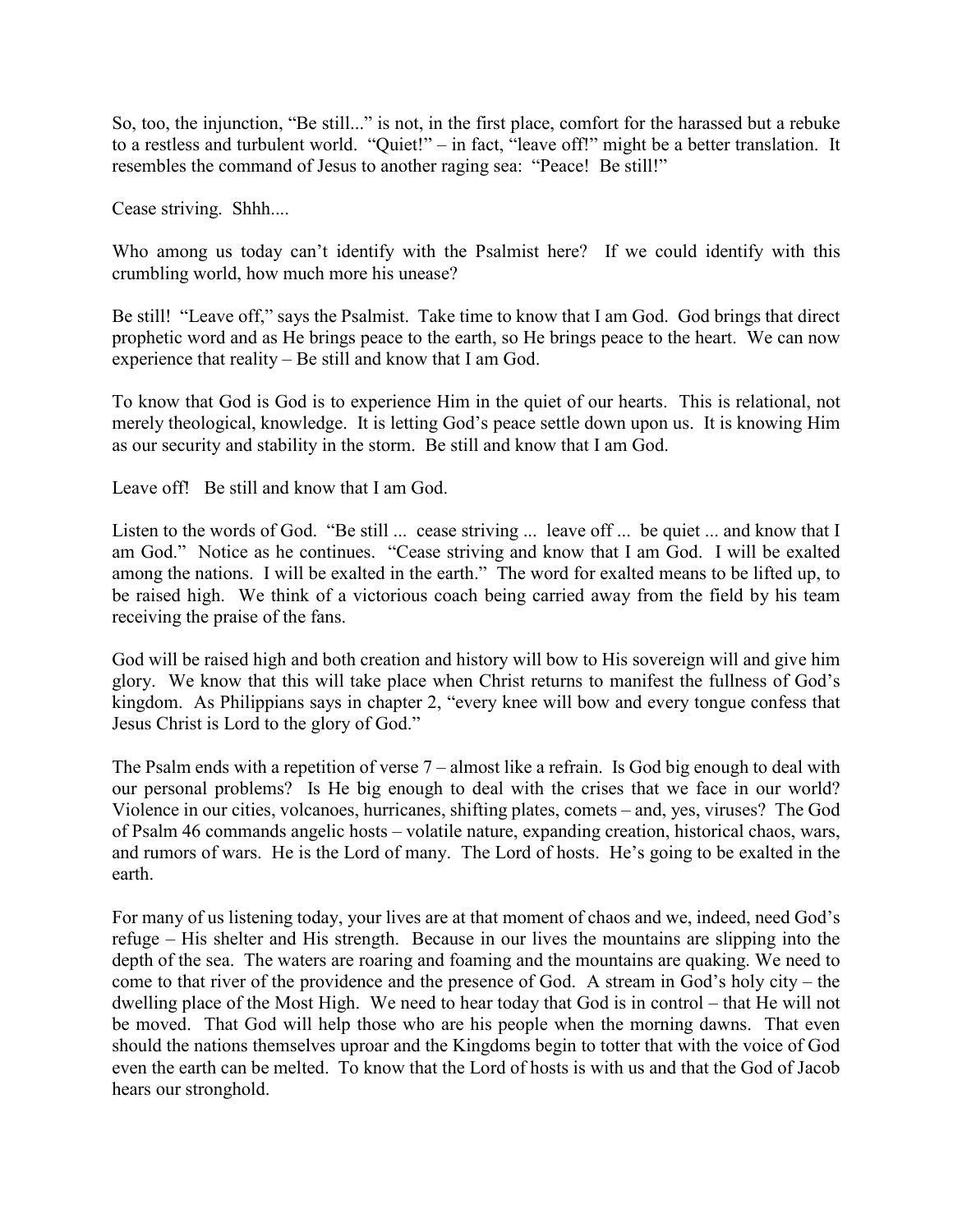Be still and know that I am God.

Seventy-two years ago, great Christian thinker C. S. Lewis wrote words that ring with some relevance for us today. Perhaps we should just replace the words "atomic bomb" with the word "coronavirus." Lewis writes:

In one way, we think a great deal too much of the atomic bomb. "How do we live in an atomic age?" I'm tempted to reply: "Why, as you would have lived in the sixteenth century when the plague visited London almost every year; or as you would have lived in a Viking age when raiders from Scandinavia might land and cut your throat any night; or indeed, as you are already living in an age of cancer. An age of paralysis. An age of air raids. An age of motor accidents.'

In other words, do not let us begin by exaggerating the novelty of our situation. Believe me, dear sir or madam, Lewis writes, you and all whom you love were already sentenced to death before the atomic bomb was invented; and quite a high percentage of us were going to die in unpleasant ways....

This is the first point to be made: and the first action to be taken is to pull ourselves together. If we're all going to be destroyed by an atomic bomb  $-$  [we might say corona virus]  $-$  let that bomb, when it comes, find us doing sensible and human things – praying, working, [preaching], reading., listening to music, bathing the children, [walking the dog in the sunshine], chatting to our friends... – not huddled together like frightened sheep and thinking about bombs. They may break our bodies, [and he says, maybe prophetically] a microbe can do that, but they need not dominate our minds.

("On Living in an Atomic Age" (1948) in Present Concerns: Journalistic Essays)

"Unprecedented" is the word we have heard a lot these days. My pastor friend, Bobby Dagnel, reminds us that in the midst of epidemics, pandemics, plagues, and mass hysteria, the church has a long history of finding itself at ground zero as a place of hope, peace, care, and ministry.

From A.D. 165-180, during the Antonine Plague, Christians stood tall when the rest fled. Rodney Stark, Professor of Social Sciences at Baylor University wrote in his book, *The Rise of Christianity*, "When pagan leaders, including physicians, fled, Christians stayed to serve."

The same was true with the Plague of Cyprian in A.D. 250-270, or the bubonic plague in 1527. Great reformer Martin Luther, when the black death of the bubonic plague struck Wittenberg in 1527, took precautions, refused to leave, and chose to minister to the sick. Luther's epidemic ethic rings clear: man your post.

We have to be wise and listen to the advice of the medical experts. Being foolish only adds to the frenzy. But this virus will give the church a new vision to be calm presence of Christ in the chaos. There will be new ways for us to love. New ways for us to hope. New opportunities for us to give. And new possibilities for us to be the presence of Christ in the midst of the chaos.